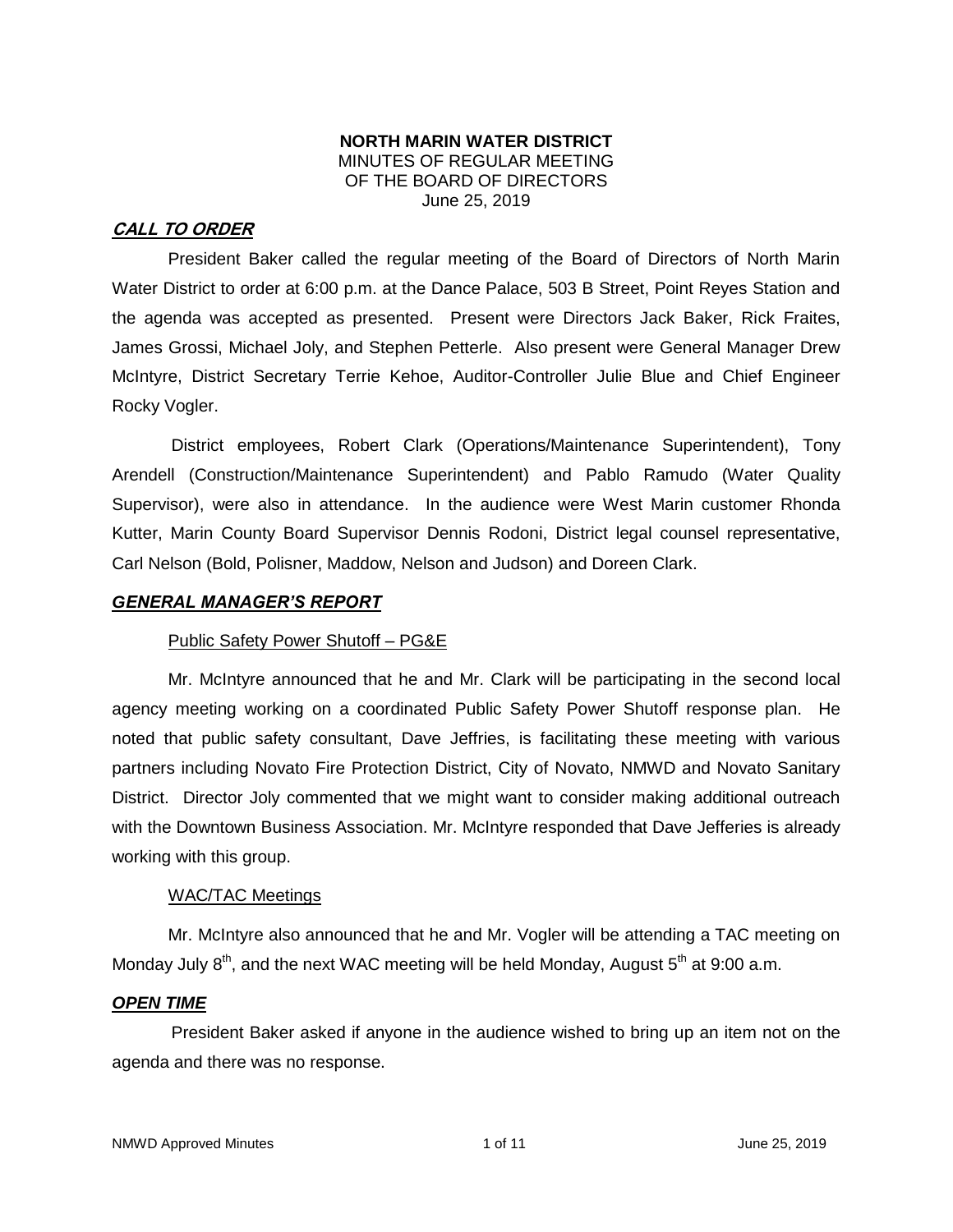Ms. Kutter stated she wanted to thank Mr. Clark and the District on behalf of the community for providing a water hydration station at the annual Western Weekend Parade event on June 2. She also thanked the Board and staff for taking time to come out to West Marin to hold public Board meetings, adding she wished more of the community would attend.

#### *STAFF/DIRECTORS REPORTS*

President Baker asked if staff or Directors wished to bring up an item not on the agenda and the following items were discussed:

Mr. Clark updated the Board on NMWD's internal Public Safety Power Shutoff response plan. He added that various internal meetings have been held, the first with senior staff, followed up with an all staff meeting and additional meetings will be scheduled with select field staff at the end of the week.

Mr. Vogler advised the Board that the SCWA aqueduct shutdown has been postponed and is now scheduled for July  $9<sup>th</sup>$ . He explained that Highway 101 construction work on the Kastania southbound onramp requires a portion of SCWA's pipe to be relocated. Mr. Vogler stated he is in communication with City of Petaluma, Marin Municipal Water District and SCWA in reference to water supply coordination. He noted he will keep the Board updated on the situation.

Director Baker asked about the design and construction for the new onramp, and asked if they are having more challenges than they expected. Mr. Vogler replied yes, adding that we are topping off our storage to accommodate the period of time the aqueduct is shut off. Director Joly asked if any customers will be impacted. Mr. Vogler replied that he expects SCWA water delivery to be off for no more than twenty hours and we should have enough water in the tanks for multiple days.

Ms. Kehoe reminded the Board to contact her for the new iPad change outs.

Director Petterle announced that he may miss the July  $16<sup>th</sup>$  Board Meeting. Director Grossi stated he will be unable to attend as well.

#### *PUBLIC HEARING*

#### *PROPOSED WEST MARIN WATER RATE INCREASE*

President Baker declared the public hearing opened at 6:10 p.m.

Ms. Blue stated that the District has proposed a 3.5% water rate increase for the West Marin Water System. She added, similar to Novato, the water rate increase will be applied to both the commodity rate and the bimonthly service charge. The increase for the typical West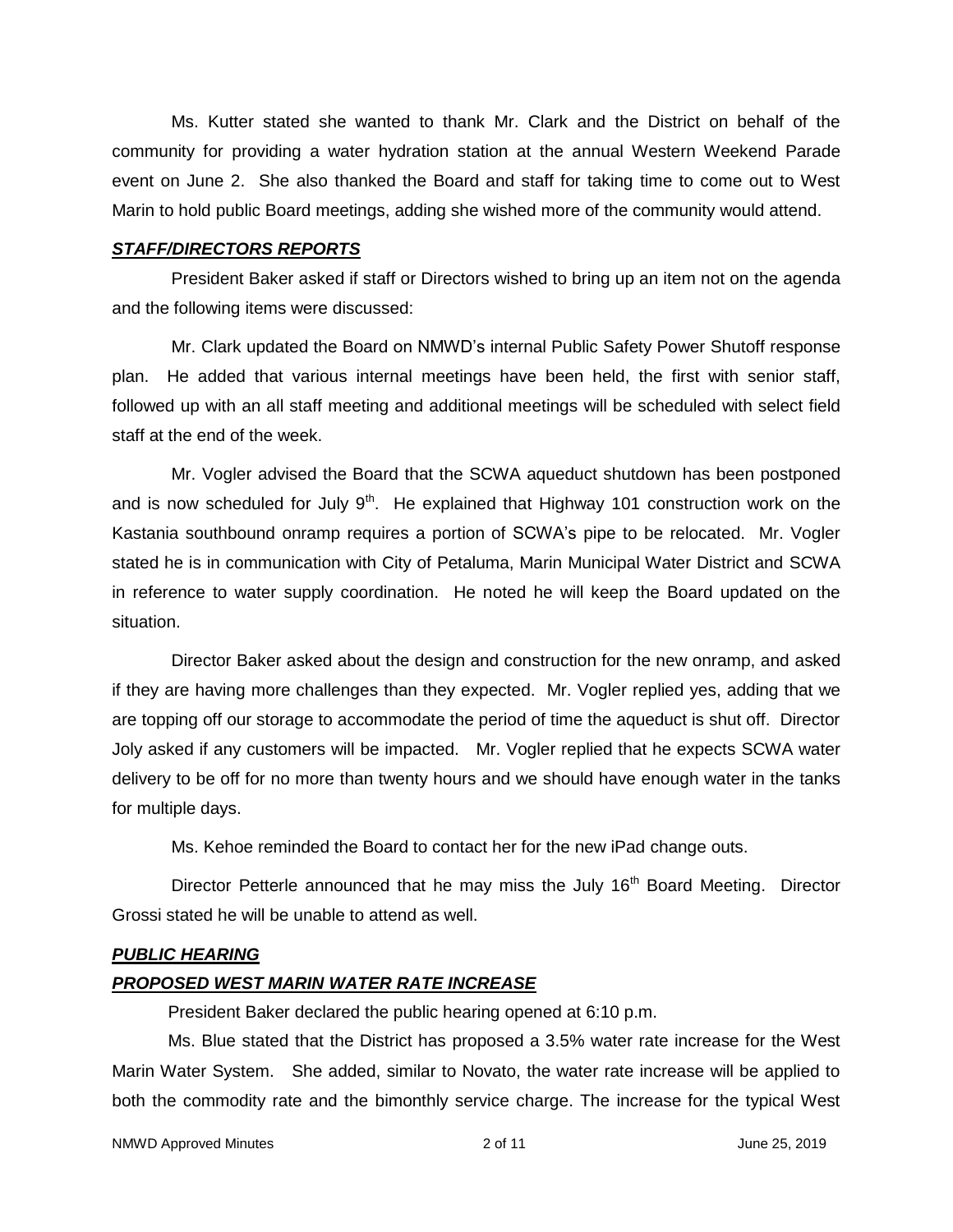Marin water customer will be \$2.00 per month or \$24 per year. There was one opposition letter from a customer on the proposed rate increase. Ms. Blue noted that, even with the proposed rate increase, West Marin water customers will pay the second lowest cost as compared to other Marin County coastal area water agencies.

Director Joly stated he is impressed with the payback to the community with the Capital Improvement Projects. On another note he asked if there are sufficient hydrants in the area for a fire event. Mr. McIntyre replied that fire hydrant locations are based on recommendations the local fire authority. He noted that over time, we have upgraded the number of fire hydrants, increased water storage volumes and upsized pipelines for improved fire protection Mr. McIntyre added that in the case of a wildfire, the wildland firefighting response will be via aerial attack. Ms. Kutter agreed, in the case of wildfire the fire district will use an open body of water.

Hearing no further comment, President Baker declared the public hearing closed at 6:16 p.m.

On the motion of Director Petterle and seconded by Director Grossi the Board approved Resolution 19-11 entitled: "Resolution Of The Board of Directors Of North Marin Water District Amending Regulation 54- Water Rates" pertaining to Water Rates and Charges to reflect an increase averaging 3.5% for the typical residential customer in the West Marin Water Service Area effective July 1 of 2019 as presented by the following vote:

AYES: Director Baker, Fraites, Grossi, Joly and Petterle

NOES: None

ABSTAIN: None

ABSENT: None

#### *PUBLIC HEARING*

#### *PROPOSED OCEANA MARIN SEWER SERVICE CHARGE INCREASE*

President Baker declared the public hearing opened at 6:16 p.m.

Ms. Blue stated that the District has proposed a 3.5% (\$3 per month) increase in the Oceana Marin sewer service charge which will be collected on the property tax roll. She added that Oceana Marin sewer service cost will still rank highest among the six coastal sewer agencies surveyed when considering the annual tax revenue collected by the County. No customer comment letters were received on the proposed rate increase.

Director Joly asked if we could read into the record the planned capital improvement projects so people can understand what will be done over the next five years. Ms. Blue replied that projects include rehabilitation of the Oceana Marin treatment pond perms, installation of a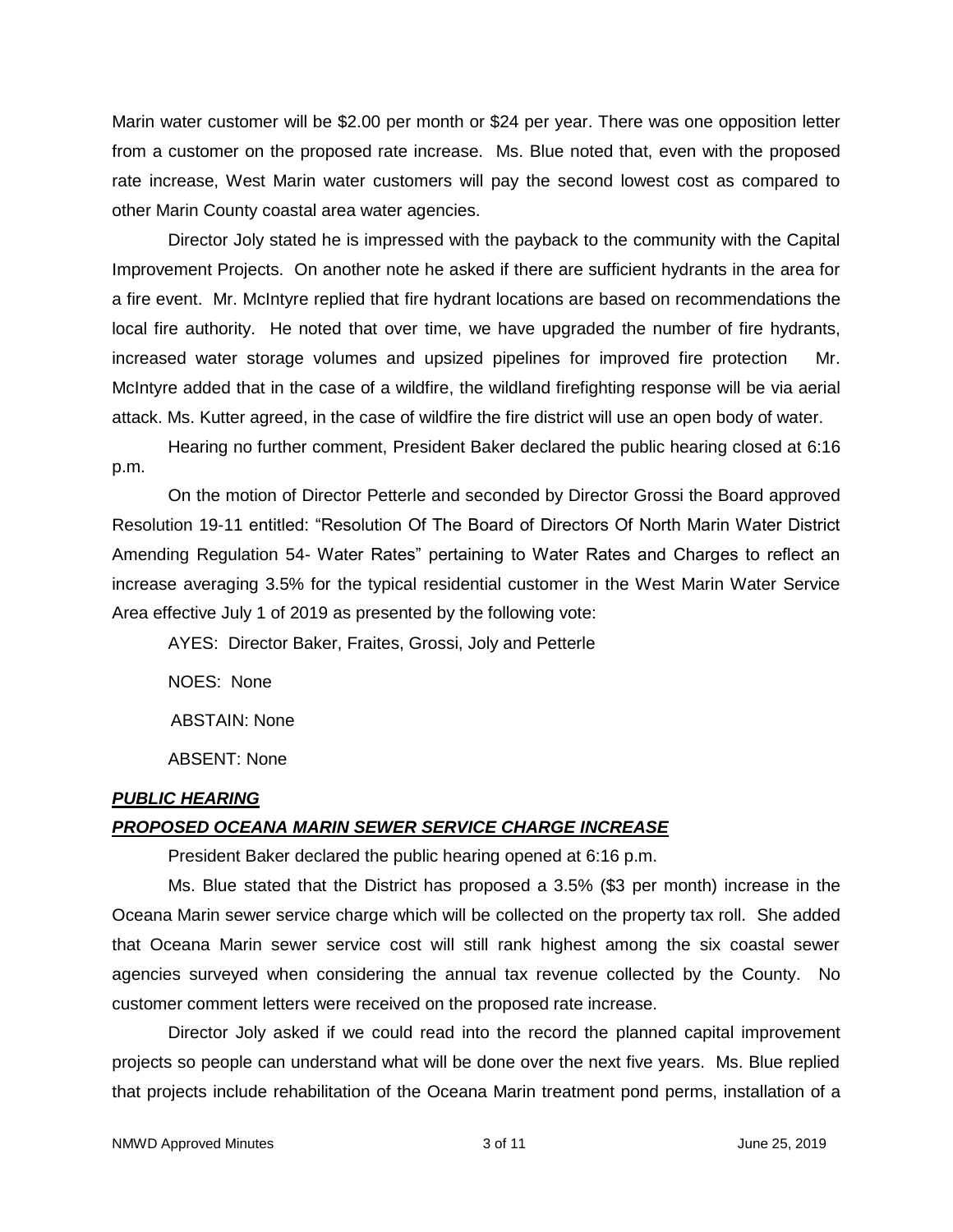North Street lift station bypass, and construction of the first phase of a new, parallel sewer force main between the Tahiti Way pump station and the treatment plant.

Ms. Kutter commented that in conjunction with the County's recent Dillon Beach Village workshops on water issues, the Village area is forming a community group and that North Marin Water may want to reach out to them in the future. Director Baker commented that we recognize our Oceana Marin customers but we do not want to get pulled into other groups that are not part of our customer base. Ms. Kutter stated that attending the recent Dillon Beach Village workshops has been good outreach. Director Baker added that this is why Mr. McIntyre attends these meetings. Ms. Kutter commented that this Village group is brand new. Director Baker asked Ms. Kutter if she could keep the Board posted with any updates.

Hearing no further comment, President Baker declared the public hearing closed at 6:21 p.m.

On the motion of Director Petterle and seconded by Director Joly the Board approved Ordinance No. 37 entitled: "Ordinance Of The Board of Directors Of North Marin Water District Electing To Have Oceana Marin Sewer Charges Be Collected On The Tax Roll Of The County Of Marin, State Of California Commencing Fiscal Year 2019-2020 as presented by the following vote:

AYES: Director Baker, Fraites, Grossi, Joly and Petterle

NOES: None

ABSTAIN: None

ABSENT: None

On the motion of Director Petterle and seconded by Director Fraites the Board approved Resolution No. 19-12 entitled: "Revision Of North Marin Water District Regulation 109 – Rates And Charges" amending Regulation 109, effectively July 1, 2019 to increase the Oceana Marin Sewer Service Rate to \$1,116 per dwelling unit per year as presented by the following vote:

AYES: Director Baker, Fraites, Grossi, Joly and Petterle

NOES: None

ABSTAIN: None

ABSENT: None

## *CONSENT CALENDAR*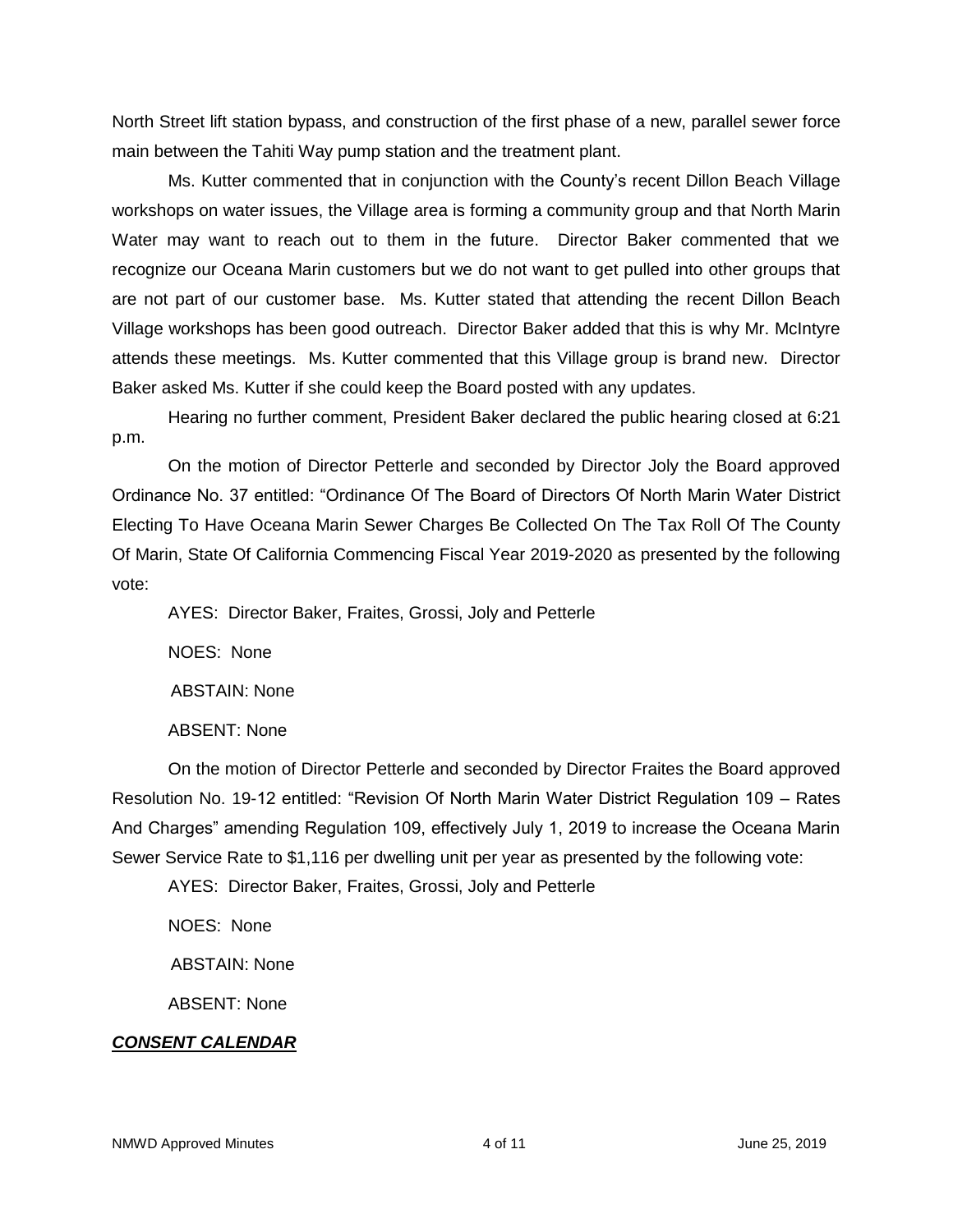On the motion of Director Fraites, and seconded by Director Joly the Board approved the following item on the consent calendar by the following vote:

AYES: Director Baker, Fraites, Grossi, Joly and Petterle

NOES: None

ABSTAIN: None

ABSENT: None

## *PARK-A-PUP NOVATO WATER SERVICE AGREEMENT*

The Board approved a Water Service Agreement for the Park-A-Pup project located at 7586 Redwood Drive in Novato. This project includes construction of a dog boarding facility that will accept up to 103 dogs.

## *ACTION ITEMS*

# *WEST MARIN WATER & OCEANA MARIN SEWER FY 19/20 BUDGETS*

Under the Action Calendar, the Board approved the West Marin and Ocean Marin Sewer FY19/20 Budgets. For West Marin Water, Planned Capital Expenditures were reviewed and the Board was advised that \$3.5M is budgeted over the next five years. The West Marin water financial plan and budgets project one new connection every other year and 66MG in water sales. Operating expenditures are budgeted to increase 1.5%.

In Oceana Marin, budgeted expenditures for next year total \$55K. The 234 existing Oceana Marin customers are facing a \$1.8M list of projects over the next 5 years. New connections are anticipated at one every other year and operating expenses are projected to increase 2.6% next year.

Director Joly asked if these budgets are publically viewable. Ms. Blue confirmed, stating once approved, the final budget will be posted on the website as well as put under the miscellaneous section of the next agenda.

On the motion of Director Petterle, and seconded by Director Joly the Board approved adoption of the West Marin Water & Oceana Marin Sewer FY 19/20 Budgets by the following vote:

AYES: Director Fraites, Grossi, Joly and Petterle NOES: None ABSTAIN: None ABSENT: None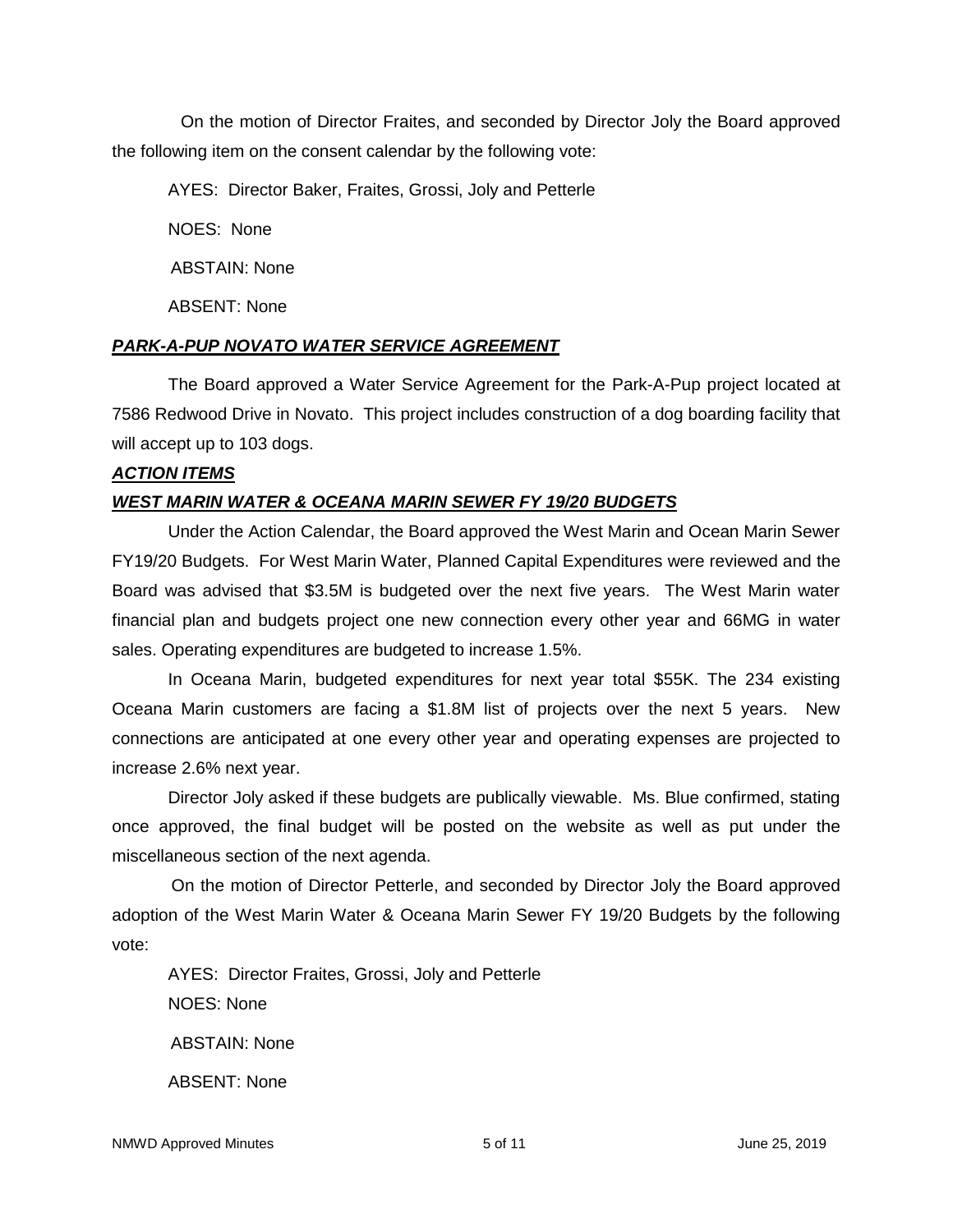#### **REVISION TO REGULATIONS 100, 103, 104, 106, 107 AND 109**

Mr. Vogler proposed the Board approve revisions to Regulations 100, 103, 104, 106, 107 and 109 to reflect rescinded Regulation 108 and to set an accessory dwelling unit sewer connection charge equal to 50% of the applicable charge for single family dwellings in Oceana Marin. He stated that there is a need to update these regulations due to a change in state government code for additional dwelling units (ADU), adding this legislation is still evolving. Mr. Vogler stated if someone uses existing square footage for construction of an ADU they are exempt from fees, however if it is newly added square footage, the District has a right to collect fees. He added he researched what other agencies did and based on the government criteria that the square footage must be no larger than 1,200 square feet or 50% less than that of a single family dwelling, it seemed reasonable the sewer connection fee should be 50%, or \$15,000.

Director Grossi asked if we allow ADUs to connect to an existing sewer lateral. Mr. Vogler confirmed, and added it is our preference. Director Baker asked if this approach is the same as what we did in Novato. Mr. McIntyre responded yes, this approach is the same on the water side where the District does not charge connection fees for either Junior Accessory Dwelling Units (JADU), or ADU conversions using existing square footage. Director Joly asked if an ADU is required to have a bathroom. Mr. Vogler replied it is required to have a bathroom and kitchen facility. Director Fraites asked if the ADU is attached to the single family dwelling does it require payment of connection fees. Mr. Vogler replied the issue is not whether it is attached or detached, the real question is if existing square footage is used for construction. Mr. Vogler stated staff is proposing six amended regulations and a resolution for adoption. Director Joly asked when this will come into effect. Mr. Vogler stated once the Board approves.

On the motion of Director Joly, and seconded by Director Fraites the Board approved the revision to Regulations 100, 103, 104, 106, 107 and 109 by the following vote:

AYES: Director Baker, Fraites, Grossi, Joly and Petterle

NOES: None

ABSTAIN: None

ABSENT: None

## *INFORMATION ITEMS*

# *STATUS REPORT – CALIFORNIA VOTING RIGHTS ACT (CVRA) AND ELECTIONS CODE (EC) 10010*

Mr. McIntyre gave an update on the status of the California Voting Rights Act (CVRA)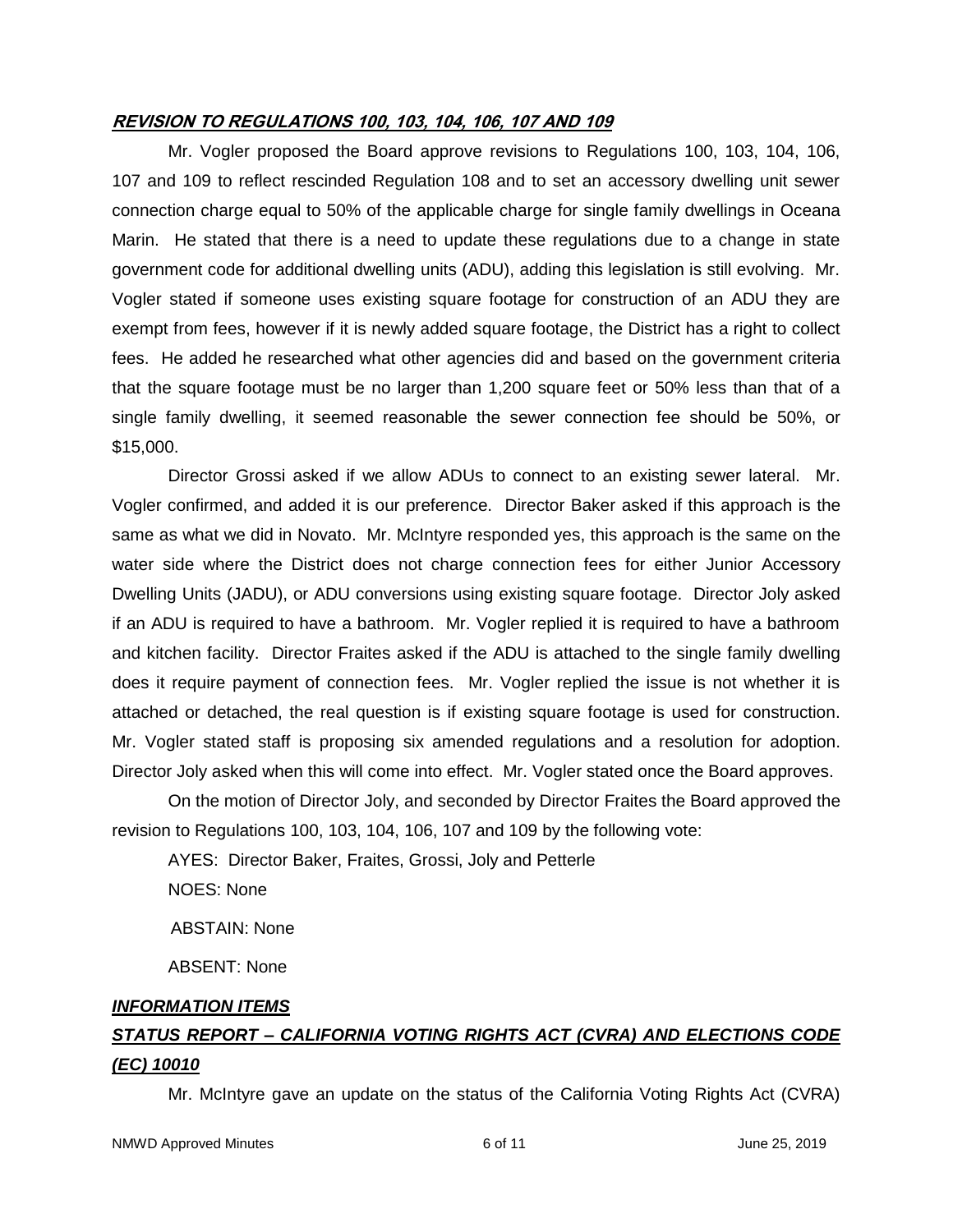and Elections Code (EC) 10010 process which will change the District from an at-large to a district-based (or division-based) system of electing Board members. He noted that at the first meeting on April 23rd the Board approved a resolution declaring NMWD's intent to undertake the transition, which was followed by two public hearings on May  $7<sup>th</sup>$  and 21<sup>st</sup> to inform the public of the process and receive public input for the development of the initial draft maps. He added that during Hearing No 3 on June 4<sup>th</sup> and Hearing No. 4 on June 18<sup>th</sup>, the Board worked with the demographer and counsel on the continued development of the plan maps, and modifications were made based on public and Board comment. Mr. McIntyre stated that some changes were made to adjust for populations and to balance deviations. He added that the revised Plan A Map was posted on the website and currently we have received no additional comments. Mr. McIntyre reminded the Board that following Hearing No. 5 on July 16<sup>th</sup>, a draft ordinance will be presented for consideration and approval at the meeting, as well as a Finalized Plan A Map and approved sequence of elections.

He added that Mr. Nelson may want to comment on the absence of Director Grossi and possibly Director Petterle at the next meeting, asking if action can be taken with only three Directors present. Mr. Nelson replied that the CVRA is silent on this issue, and he is confident that a quorum is sufficient, and will confirm. Director Baker commented that there are certain issues that require an affirmative vote of four directors. Mr. Nelson replied that this is usually the case where a statute requires it, such as when voting to place a sewer charge on the property tax roll or when adopting a resolution of necessity to initiate a condemnation proceeding. Director Grossi stated if there is a problem he can call into the meeting. Mr. McIntyre asked the Directors if they had any additional comments on the revised Plan A Map as presented. Director Petterle replied that he supports Plan A and the revisions, and feels this plan is the best. Director Baker asked a question about potential changes in the Marin Country Club area boundaries from District 1 to District 2. Mr. McIntyre commented that it is easier to change division boundaries of rural areas as compared to higher density areas.

Director Fraites stated the proposed revised Plan A Map is fine with him. Director Joly also confirmed. Director Grossi stated it was voted on last week with minor revision, and he is still in favor of it. Director Baker asked if there were any public comments, and asked if Supervisor Rodoni had anything to share. Supervisor Rodoni had no comment. Director Joly asked Mr. McIntyre if there were any additional public comments since the last meeting. Mr. McIntyre responded that none had been received. Director Joly asked about publication and finalization of the map. Mr. McIntyre stated the final map will be published on the website. He added that the last action is Hearing No. 5 on July  $16<sup>th</sup>$ , where the Board will consider approval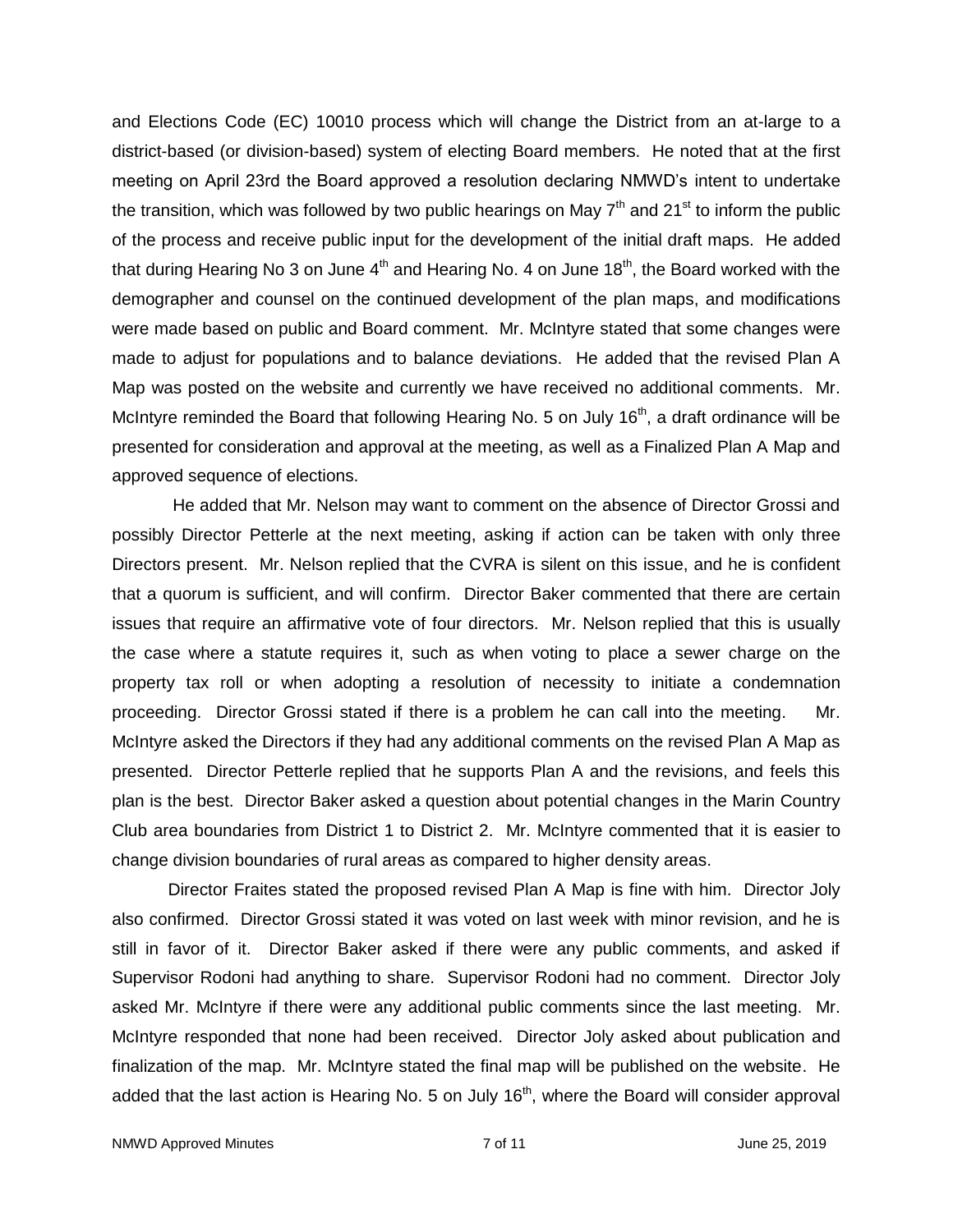of an ordinance that approves the revised Plan Map A and moves the District from an at-large to a by-district (or by-division) election system.

Mr. Nelson added the resolution approved by the Board at the April 23 Special Meeting started the process, and that the ordinance ends the process. Director Joly asked if the final map will be published on the website July  $9<sup>th</sup>$ . Mr. Nelson replied there will be a notice in the Marin IJ newspaper to look on the website, commenting that different agencies have dealt with this in different ways. Director Baker asked Supervisor Rodoni if he has been getting any feedback at the County level. Supervisor Rodoni stated he has heard about the City of Novato and City of San Rafael but believes we are the first Special District to do this. Director Baker stated that Novato Unified School District, Novato Sanitary District and Novato Fire Protection District are also going through this process. Mr. McIntyre commented that we have the same demographer as Novato Fire Protection District and that he has heard from the demographer that public attendance at NFPD has been minimal. Director Baker commented that most of the public's attention seems to be at the City level.

#### *FY18/19 THIRD QUARTER PROGRESS REPORT – WATER QUALITY*

Mr. Ramudo updated the Board on the FY18/19 Third Quarter Water Quality Progress Report. He reported that water served to the communities of Novato and Point Reyes areas met all federal and state primary and secondary water quality standards. Mr. Ramudo stated the areas reviewed with respect to water quality issues are: source water, treatment performance, and distribution system. He reviewed the Novato System first, followed by the Point Reyes System and ending with the Novato Recycled Water System. Mr. Ramudo noted Stafford Lake was used as a drinking source earlier this year when compared to last year due to the heavy rains, starting on March 21<sup>st</sup>. He noted that total algae numbers were moderate butone species had high concentrations in January-February, and while not a problem now, there is a potential for taste and odor problems later in the production season.

Director Joly asked if the thirty-nine inches of rain, along with the continuous lake spillover, provides good turnover in the lake. Mr. Ramudo replied that a lot of runoff acts almost like a river washing away the algae. Director Grossi commented he received forty-seven inches of rain at the top of his watershed. Mr. Ramudo's discussion continued to include TOC removal and the presence of a single positive sample for coliform bacteria. Director Grossi asked what the coliform count was. Mr. Ramudo stated the test does not provide a count, just a positive reading regarding the presence of coliform bacteria.

With respect to West Marin, Mr. Ramudo continued his water quality discussion by discussing salinity and bromide in the water. Director Baker asked if there is any concern for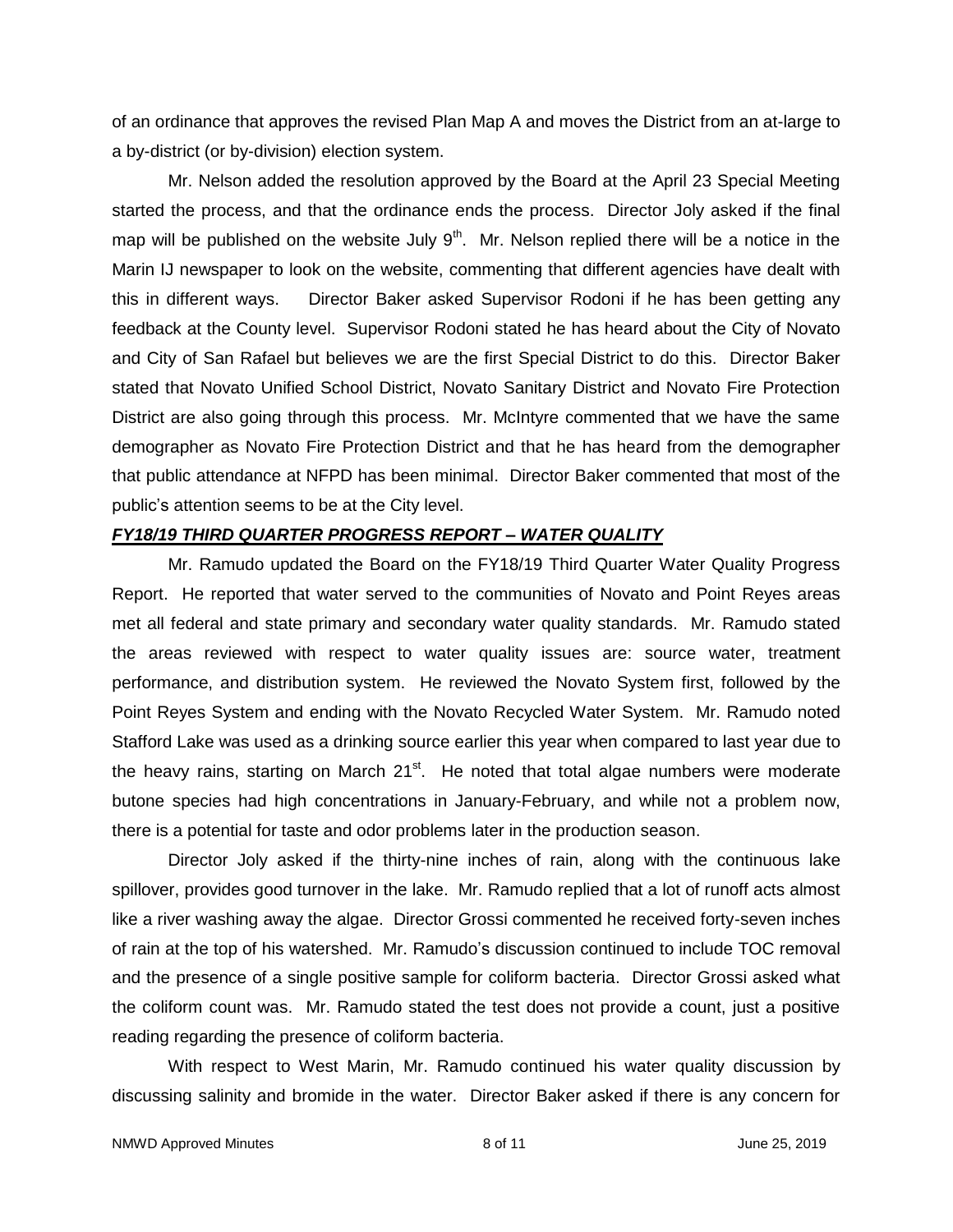people with health conditions. Mr. Ramudo replied that iron has no health effect; manganese is only a problem when inhaled as with metal working or industrial exposure. Mr. Ramudo also discussed the disinfection byproducts and the current planning work to install Gallagher Well 2 as our expanded water source above tidal influence. Director Baker asked if we have performed exploratory drilling and if the proposed location will provide an improved water supply yield. Mr. McIntyre replied that the District did hire a hydrogeologist to evaluate the best location for the second well and staff is working with a right of way consultant to negotiate required easements with the Gallagher Ranch property owners. Director Baker asked what the distance will be from the existing well. Mr. McIntyre replied approximately 800 to 900 feet. Director Baker asked if this property was sold to the Federal Government. Mr. McIntyre replied no, some of the Gallagher family members still own the land and an easement was sold to Marin Agricultural Land Trust (MALT) a few years ago. Director Baker asked if the second Gallagher well was considered when MALT acquired the easement. Mr. McIntyre replied yes, the MALT easement includes provisions for NMWD to construct a second well on the property.

Director Joly asked what the timeline is for when the second well will start producing. Mr. McIntyre replied we hope to start construction spring of next year and produce water by late summer of 2020. Director Baker asked, assuming this works out, will the new pipeline extent to the existing Gallagher well and then a new pipe would be needed over the bridge. Mr. McIntyre replied that a new pipeline will only be needed to connect Gallagher Well No. 2 to the existing discharge pipeline from Gallagher Well No. 1. Director Baker asked if any work on the pipeline supported by the bridge was required. Mr. McIntyre replied no, the existing pipeline crossing the bridge is sized to handle flows from both Well No. 1 and proposed Well No. 2. He reminded the Board that they had recently approved a letter request to the USDA for an emergency watershed program grant funding for erosion control improvements along Lagunitas Creek in this area to ensure the bridge abutments are not compromised during future flooding events.

# *WEST MARIN CAPITAL IMPROVEMENT PROJECTS – FY18-19 PRELIMINARY YEAR-END PROGRESS REPORT*

Mr. Vogler updated the Board on the FY18-19 Preliminary Year-End Progress Report. He noted there were originally eight projects, seven were added and two were deferred He added that the PRE Tank 4A project will be out to bid later this year, and construction is expected early next year. Mr. Vogler stated other projects include the bridge replacement at Lagunitas Creek along State Route 1 and Olema Creek along Levee Road where we have pipelines supported by both bridges. Director Joly stated it looks great, and that all CIP projects seem to be at or below budget. Mr. Vogler replied some of the lower costs are due to projects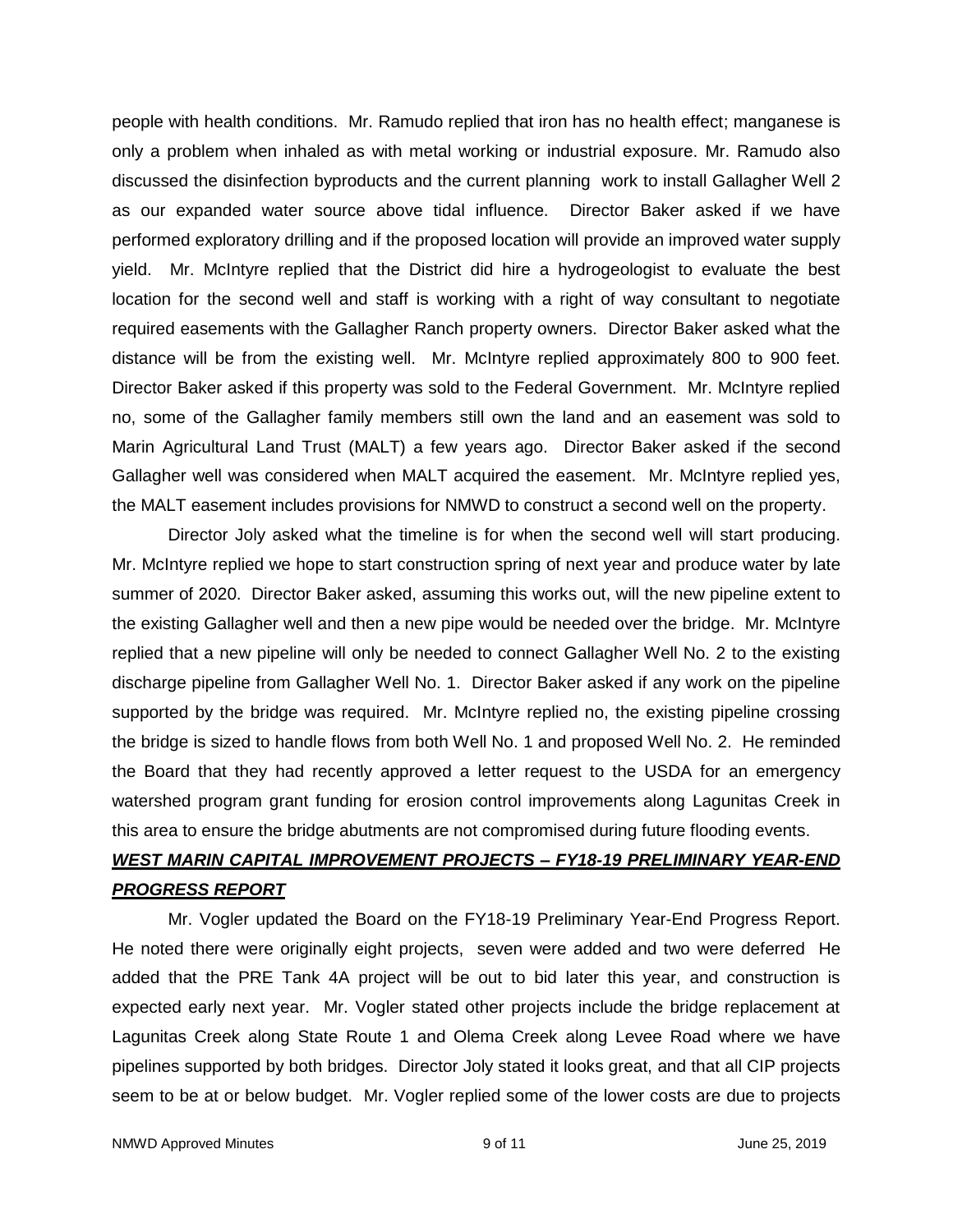that have not yet been completed; however, all those completed projects did come in under budget. Director Baker also commended Mr. Vogler on a job well done.

#### *DILLON BEACH VILLAGE COMMUNITY MEETING WORKSHOP NO. 3 – APRIL 30, 2019*

Mr. McIntyre informed the Board that on April 30, 2019 he attended the third and final Dillon Beach Village community meeting hosted by Marin County Environmental Health Services, at which approximately forty eight Village residents attended. He noted the county received sixty-two survey responses which represented forty-two percent of the total number of property owners. Of those that responded, seventy-four percent were in support of a study to explore the feasibility of a community wastewater system and twenty-six percent were not. Mr. McIntyre added that based on input from the third workshop, county staff is proceeding with a grant application for a community wastewater system feasibility study.

Director Baker asked who provides water service to the Village community. Mr. McIntyre replied Cal Water; however this proposed study will only look at wastewater in an attempt to address failing on-site septic systems. Director Baker asked how many of the approximately 150 properties are weekend occupants. Mr. McIntyre responded eleven percent are full time residents, and the rest are seasonal occupants. He added county staff will be taking the grant application request to the Board of Supervisors for approval prior to actual submission to the state.

## *POINT REYES STATION COMMUNITY MEETING WORKSHOP NO. 2 – JUNE 5, 2019*

Mr. McIntyre informed the Board that he attended the second of three Point Reyes Station community meeting workshops hosted by Marin County Environmental Health Services on June  $5<sup>th</sup>$ . He stated approximately twenty-five residents attended the meeting, and they have received seventy-six survey responses to-date representing eighteen percent of the total number of property owners. He noted that most of the property owners are fulltime residents. Mr. McIntyre added the when asked about water system concerns, thirty-two percent said they had no concerns, thirty-seven percent said they had concerns about adequate water supply, thirty-six percent said they had concerns about quality, twenty-seven percent reported concerns about taste and nineteen percent had concerns about the cost. Mr. McIntyre added that he had the opportunity to discuss salinity intrusion concerns at our Coast Guard wells and stated he was able to update the attendees on the Districts ongoing project to expand the water supply at Gallagher Ranch. Mr. McIntyre stated that Supervisor Rodoni and Ms. Kutter were both at the meeting. Supervisor Rodoni commented that there was a robust discussion, and many of the residents focused on the public bathroom situation in downtown Point Reyes, noting only a small percentage of residents filled out the survey. Ms. Kutter also noted that she believes the